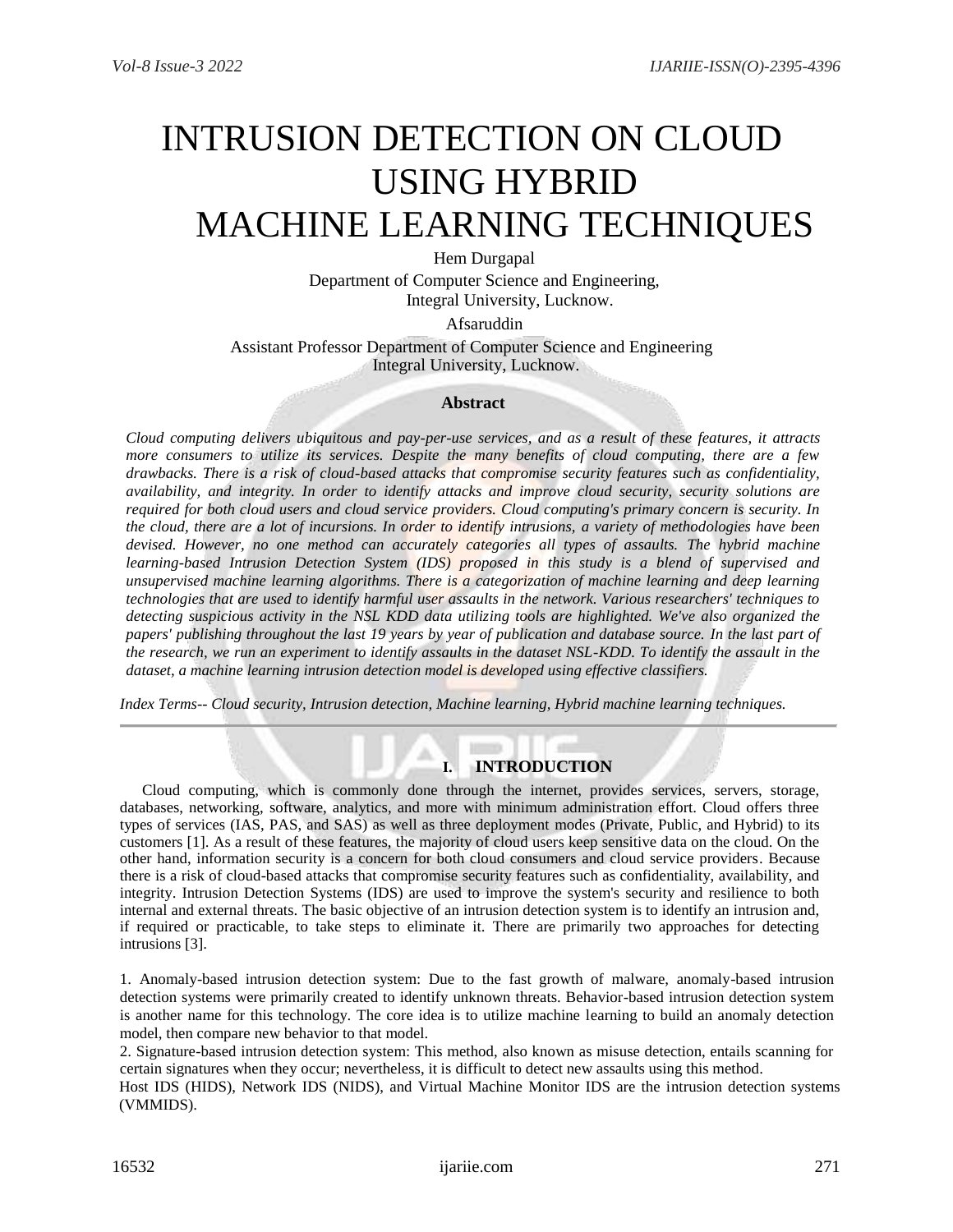## **II. LITERATURE REVIEW**

We did a thorough literature review of existing intrusion detection strategies for this study. This examination covers the years 1998 through in recent time. We've covered intrusion detection systems, machine learning, deep learning, and block chain technology at a high level. Then, for each of the three strategies outlined below, a full examination of applications is given. In addition, the system's limits and problems in the field of intrusion detection are described. We looked at the current level of block chain technology in terms of identifying cyber-attacks.

There is a categorization of machine learning and data mining technologies that are used to identify harmful user assaults in the network. Various researchers' techniques to detecting suspicious activity in the NSL KDD data utilizing tools are highlighted. Although block chain technology appears to be a potential contribution to intrusion detection, it does not give a means to evaluate its performance to machine learning methods, nor does it supply the dataset needed to develop an effective intrusion detection system. We recommended the following strategy for the reasons stated above. In the last part of the research, we run an experiment to identify assaults in the dataset NSL-KDD. To identify the assault in the dataset, a machine learning intrusion prevention model is developed using three classifiers. Now we study every learning concept in this section, as follow to discuss about something:

1. Supervised Learning: This approach involves predicting a target / result (or dependent variable) from a set of predictor variables (independent variables). We create a function that maps inputs to target values using this collection of variables. The model is trained until it reaches the appropriate degree of precision on the learning algorithm. Regression, Decision Tree, Random Forest, KNN, Logistic Regression, and others are examples of supervised learning.

2. Unsupervised Learning: There is no objective or result variable to predict or estimate in this technique. It's utilized to divide people into separate categories. Unsupervised Learning Examples: K-means is an Apriori algorithm.

3. Reinforcement Learning: The machine is taught to make certain judgments using this method. It works like this: the machine is placed in an environment where it must constantly teach itself via trial and error. This computer learns from its previous experiences and attempts to acquire the most relevant information in order to make appropriate business decisions. Markov Decision Process is an example of Reinforcement Learning.

# **III. OBJECTIVE OF THE PROJECT**

2 Tier Machine Learning Approach: Using deep learning and machine learning methods, it presented a 2-tier architecture for network intrusion detection in this research. They used the Weak data mining programme to run simulations on the KDD data set and found that running the data through two classifiers increases system security. Hybrid machine learning techniques: In this paper, the author [13] presents a design and implementation to detect known attacks using supervised learning and unknown attacks using unsupervised learning. There are seven hybrid variants in the design. A supervised learning method is used in the first layer, while an unsupervised learning approach is used in the second layer. The purpose of this method is to improve network intrusion detection.

#### **IV. PROBLEM DEFINITION**

The highlighted KDD 99 data's intrinsic flaws, such as duplicate records and difficulties accessing the data owing to biased findings, and produced a new data set to address these concerns. As shown in Fig 1, the assaults in the data are split into four types [13]. Used several machine learning techniques such as J48, SVM, and Naive Bayes to detect threats in the National Security Lab Knowledge Discovery and Data mining (NSL KDD) dataset [16]. The Weak tool was used to forecast the accuracy rate of the normal and attack categories.

#### **V. PROPOSED METHODOLOGY**

This research offers a hybrid model system [Figure-1] that uses two machine learning techniques. In order to provide the highest level of intrusion detection in the cloud, a hybrid method was used. The proposed hybrid model employs the supervised learning algorithm ANN and the unsupervised learning algorithm K-Means, with supervised learning detecting known assaults and unsupervised learning detecting novel attacks. The Principal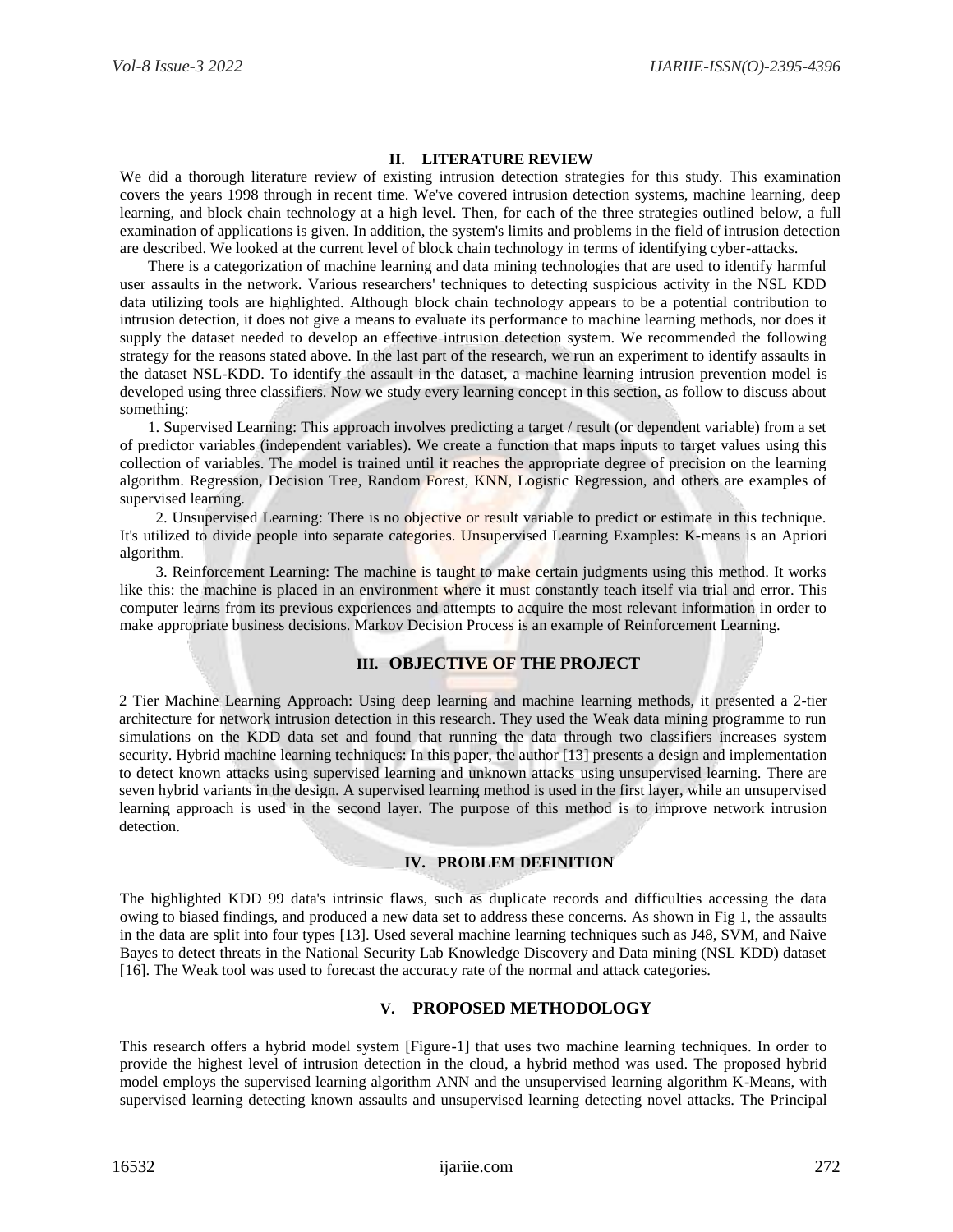Component Analysis (PCA) technique is used to choose features. **Method**:

The researchers detail the suggested model as well as the tools and techniques employed in the proposed method in this section. The Spark-Chi-SVM model is shown in Figure suggested model's steps may be stated as follows:

- 1. Load dataset and export it into Resilient Distributed Datasets (RDD) and Data Frame in Apache Spark.
- 2. Data preprocessing.
- 3. Feature selection.
- 4. Train Spark-Chi-SVM with the training dataset.
- 5. Test and evaluate the model with the KDD dataset.



**Fig-1:** Spark-Chi-SVM model. The sequence of steps that in Spark-Chi-SVM model.

Spark is a fast and general-purpose cluster computing system for large-scale in-memory data processing. Spark has a similar programming model to Map Reduce but extends it with a data-sharing abstraction called Resilient Distributed Datasets or RDD. A Spark was designed to be fast for iterative algorithms, support for in-memory storage and efficient fault recovery. Spark Core consists of two APIs which are the unstructured and structured APIs. The unstructured API is RDDs, Accumulators, and Broadcast variables.

**Processing:** Large-scale datasets are frequently noisy, duplicated, and contain a variety of data kinds, posing significant hurdles to knowledge discovery and data modelling. In general, intrusion detection algorithms work with one or more forms of raw input data, such as the SVM algorithm, which exclusively works with numerical data. As a result, we prepare the data and transform the dataset's categorical data to numerical data.

# **VI. REFERENCE**

[1] Nikolaos Alexopoulos, Emmanouil Vasilomanolakis, Natalia Reka Ivanko, and Max Muhlhauser.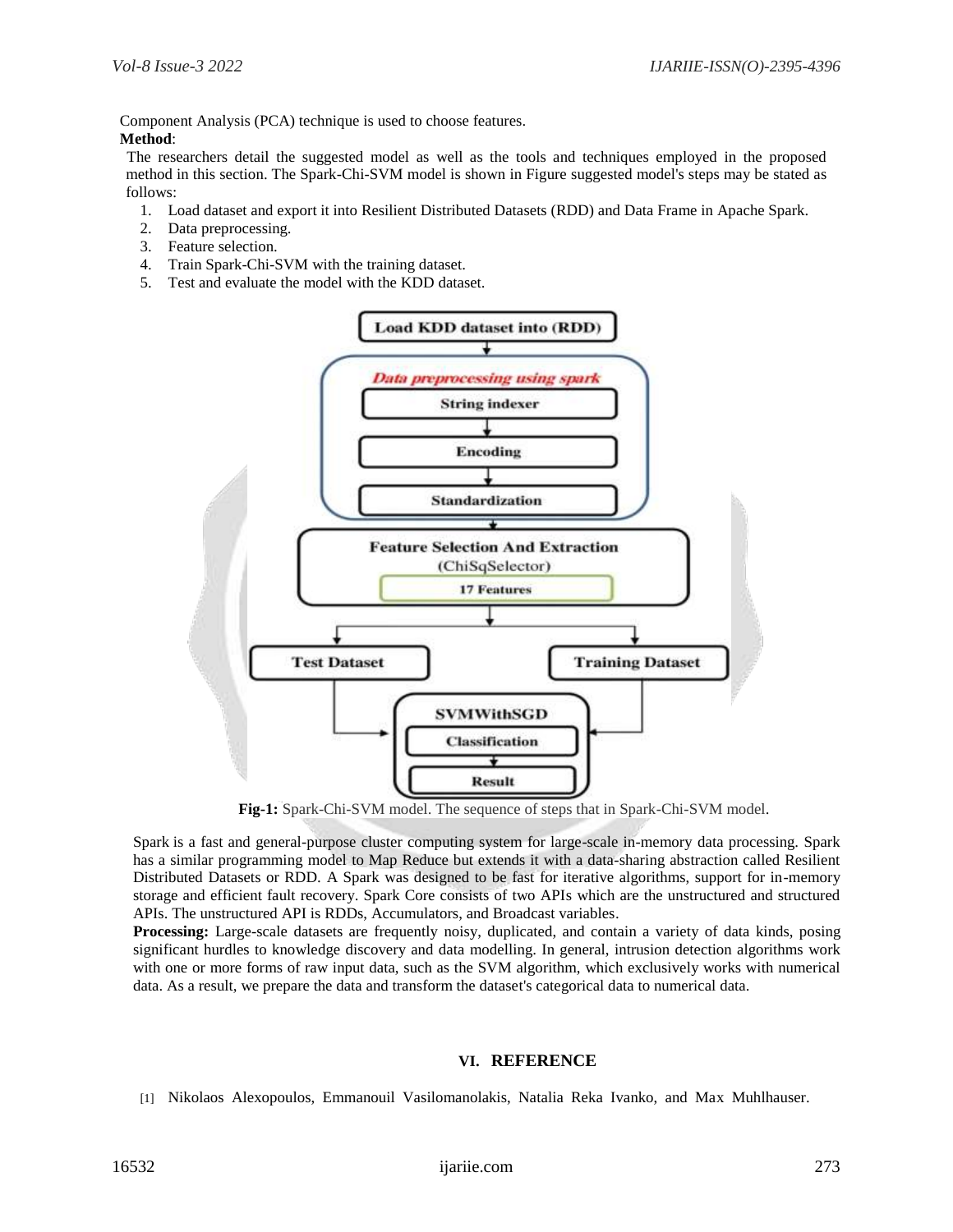Towards blockchain-based collaborative intrusion detection systems. In Gregorio D'Agostino and Antonio Scala, editors, Critical Information Infrastructures Security, pages 107–118, Cham, 2018. Springer International Publishing.

- [2] Yang Xin, Lingshuang Kong, Zhi Liu, Yuling Chen, Yanmiao Li, Hongliang Zhu, Mingcheng Gao, Haixia Hou, and Chunhua Wang. Machine learning and deep learning methods for cybersecurity. IEEE Access, 6:35365–35381, 2018.
- [3] Zibin Zheng, Shaoan Xie, Hongning Dai, Xiangping Chen, and Huaimin Wang. An overview of blockchain technology: Architecture, consensus, and future trends. In Big Data (BigData Congress), 2017 IEEE International Congress on, pages 557–564. IEEE, 2017.
- [4] Chih-Fong Tsai, Yu-Feng Hsu, Chia-Ying Lin, and Wei-Yang Lin. Intrusion detection by machine learning: A review. Expert Systems with Applications, 36(10):11994–12000, 2009.
- [5] Bo Dong and Xue Wang. Comparison deep learning method to traditional methods using for network intrusion detection. In 2016 8th IEEE International Conference on Communication Software and Networks (ICCSN), pages 581–585. IEEE, 2016.
- [6] Ahmad Javaid, Quamar Niyaz, Weiqing Sun, and Mansoor Alam. A deep learning approach for network intrusion detection system. In Proceedings of the 9th EAI International Conference on Bioinspired Information and Communications Technologies (Formerly BIONETICS), BICT'15, pages 21–26, ICST, Brussels, Belgium, Belgium, 2016. ICST (Institute forComputer Sciences, SocialInformatics and Telecommunications Engineering). 43
- [7] Zheng Wang. Deep learning-based intrusion detection with adversaries. IEEE Access, 6:38367–38384, 2018.
- [8] Uzair Bashir and Manzoor Chachoo. Intrusion detection and prevention system: Challenges & opportunities. In Computing for Sustainable Global Development (INDIACom), 2014 International Conference on, pages 806–809. IEEE, 2014.
- [9] D.H. Lakshminarayana J. P. Philips, N. Tabrizi. A survey of intrusion detection techniques. IEEE International Conference on Machine Learning Application, 175(542):7–9, 2019.
- [10] Karen Scarfone and Peter Mell. Guide to intrusion detection and prevention systems (idps). NIST special publication, 800(2007):94, 2007.
- [11] Steven R Snapp, James Brentano, Gihan V Dias, Terrance L Goan, L Todd Heberlein, Che-Lin Ho, Karl N Levitt, Biswanath Mukherjee, Stephen E Smaha, Tim Grance, et al. Dids (distributed intrusion detection system)-motivation, architecture, and an early prototype. In Proceedings of the 14th national computer security conference, volume 1, pages 167–176. Washington, DC, 1991.
- [12] Vinod Yegneswaran, Paul Barford, and Somesh Jha. Global intrusion detection in the domino overlay system. In NDSS, 2004.
- [13] Ryan Huebsch, Brent Chun, Joseph M Hellerstein, Boon Thau Loo, Petros Maniatis, Timothy Roscoe, Scott Shenker, Ion Stoica, and Aydan R Yumerefendi. The architecture of pier: an internet-scale query processor. 2005.
- [14] Paul Brutch and Calvin Ko. Challenges in intrusion detection for wireless ad-hoc networks. In null, page 368. IEEE, 2003.
- [15] Shiyong Yin, Jinsong Bao, Yiming Zhang, and Xiaodi Huang. M2m security technology of cps based on blockchains. Symmetry, 9(9):193, 2017.
- [16] Marko Vukoli´c. Rethinking permissioned blockchains. In Proceedings of the ACM Workshop on Blockchain, Cryptocurrencies and Contracts, pages 3–7. ACM, 2017.
- [17] [18] Hadi Sarvari and Mohammad Mehdi Keikha. Improving the accuracy of intrusion detection systems by using the combination of machine learning approaches. In 2010 international conference of soft computing and pattern recognition, pages 334–337. IEEE, 2010.
- [18] Phurivit Sangkatsanee, Naruemon Wattanapongsakorn, and Chalermpol Charnsripinyo. Practical realtime intrusion detection using machine learning approaches. Computer Communications, 34(18):2227–2235, 2011. 44
- [19] T Poongothai and K Duraiswamy. Intrusion detection in mobile adhoc networks using machine learning approach. In International Conference on Information Communication and Embedded Systems (ICICES2014), pages 1–5. IEEE, 2014.
- [20] David Endler. Intrusion detection. applying machine learning to solaris audit data. In Proceedings 14th Annual Computer Security Applications Conference (Cat. No. 98EX217), pages 268–279. IEEE, 1998.
- [21] Arkadiusz Warzyn´ski and Grzegorz Ko~laczek. Intrusion detection systems vulnerability on